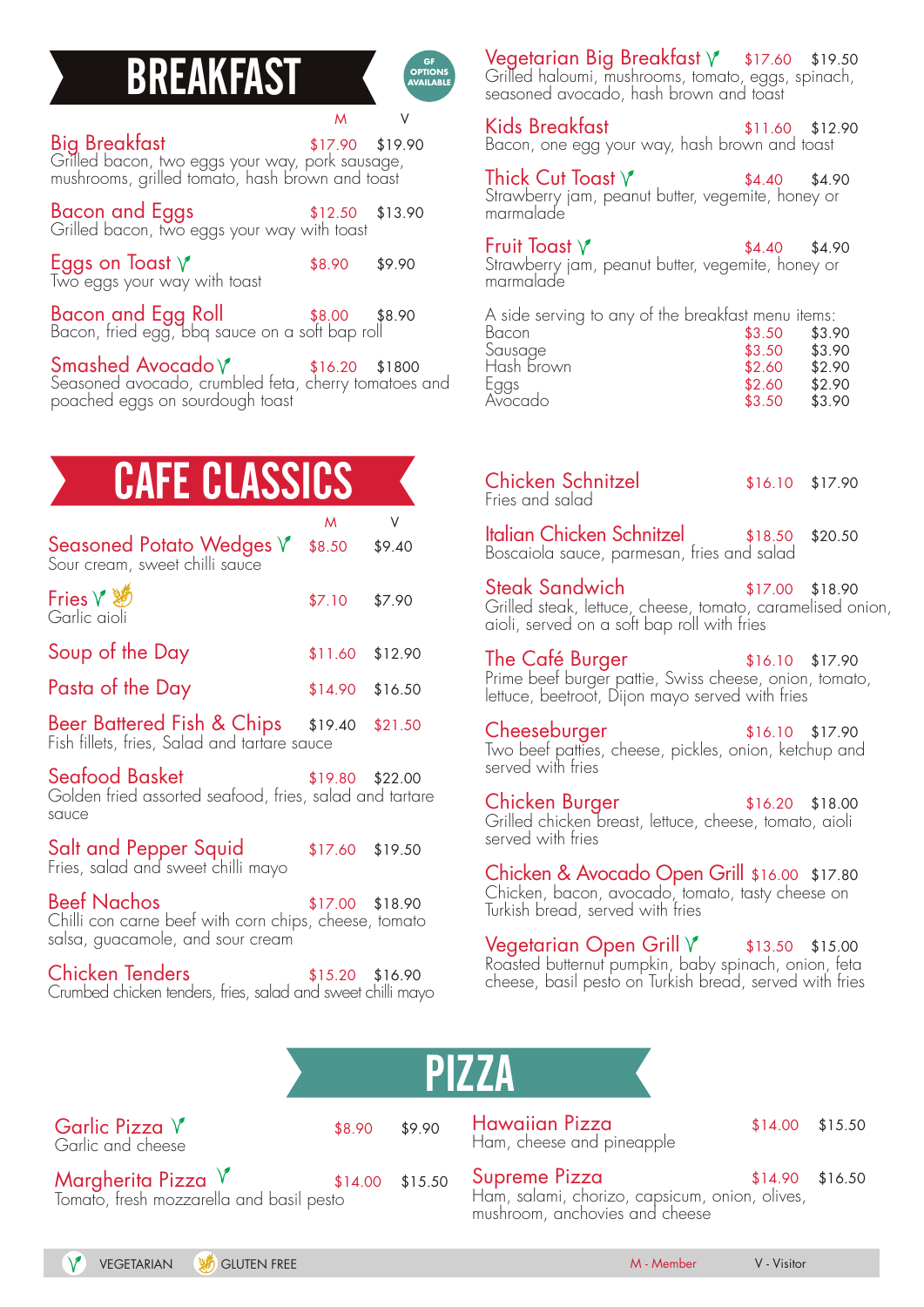#### CAFE DISPLAY

| <b>SAVOURY ITEMS</b>             | $\mathsf{M}$ | ٧      |
|----------------------------------|--------------|--------|
| <b>Ham and Cheese Croissant</b>  | \$5.00       | \$5.50 |
| Quiche Lorraine                  | \$6.50       | \$7.70 |
| Quiche Florentine                | \$6.50       | \$7.70 |
| Beef Lasagna                     | \$8.00       | \$8.90 |
| Pumpkin Lasagna                  | \$8.00       | \$8.90 |
| <b>Beef Pie</b>                  | \$5.00       | \$5.50 |
| <b>Selection of Gourmet Pies</b> | \$5.90       | \$6.50 |
| Sausage Roll                     | \$4.10       | \$4.60 |
| Pork & Fennel Sausage Roll       | \$5.20       | \$5.80 |
| Spinach and Fetta Rolls          | \$5.20       | \$5.80 |
| Premade Sandwiches               | \$5.90       | \$6.60 |

#### **BEVERAGES**

#### HOT

| Tea (cup, mug, pot)                      | \$3.20 | \$3.50 |
|------------------------------------------|--------|--------|
| Tea: Chamomile/Earl Grey/                | \$3.20 | \$3.60 |
| English Breakfast/Green Tea/ Peppermint) |        |        |
| Short Black, Macchiato                   | \$3.00 | \$3.30 |
| Long Black                               | \$3.20 | \$3.50 |
| Cappuccino, Flat White, Latte            | \$3.60 | \$4.00 |
| Hot Chocolate, Mocha                     | \$3.60 | \$4.00 |
| Chai Latte                               | \$3.60 | \$4.00 |
| Piccolo                                  | \$2.90 | \$3.20 |
|                                          |        |        |

Add: Soy, Almond, Lactose Free Milk

| COLD                  | M      | V      |
|-----------------------|--------|--------|
| <b>Iced Coffee</b>    | \$4.40 | \$4.90 |
| <b>Iced Chocolate</b> | \$4.40 | \$4.90 |
| Large Milkshake       | \$4.40 | \$4.90 |
| <b>Kids Milkshake</b> | \$3.20 | \$3.50 |

(Chocolate/Strawberry/Caramel/Banana/Vanilla)

#### CAKE, PASTRIES, SLICES AND TARTS

| Donut                                 | \$3.00 | \$3.50 |
|---------------------------------------|--------|--------|
| <b>Danish Pastries</b>                | \$4.40 | \$4.90 |
| Muffin                                | \$4.40 | \$4.90 |
| <b>Banana Bread</b>                   | \$5.00 | \$5.50 |
| Scone                                 | \$4.00 | \$4.40 |
| Lamington                             | \$4.00 | \$4.50 |
| Pear Frangipane                       | \$6.80 | \$7.50 |
| Mango Cheesecake                      | \$6.80 | \$7.50 |
| <b>Strawberry Baked Cheesecake</b>    | \$6.80 | \$7.50 |
| <b>Cookies &amp; Cream Cheesecake</b> | \$6.80 | \$7.50 |
| <b>Wildberry Baked Cheesecake</b>     | \$6.80 | \$7.50 |
| <b>Chocolate Tart</b>                 | \$6.80 | \$7.50 |
| Lemon Ricotta Tart                    | \$6.80 | \$7.50 |
| Oreo Tart                             | \$6.80 | \$7.50 |
| <b>Salted Caramel Slice</b>           | \$6.80 | \$7.50 |
| <b>Black Forest Slice</b>             | \$6.80 | \$7.50 |
| <b>Apple Crumble Slice</b>            | \$6.80 | \$7.50 |
| Vanilla Slice                         | \$6.80 | \$7.50 |
| Croquembouche                         | \$6.80 | \$7.50 |
| Lemon Meringue                        | \$6.80 | \$7.50 |
|                                       |        |        |

| <b>BEVERAGES</b>                         |        | <b>CUP</b> |              | <b>MUG</b> |
|------------------------------------------|--------|------------|--------------|------------|
|                                          | M      | ٧          | $\mathsf{M}$ | V          |
| HOT                                      |        |            |              |            |
| Tea (cup, mug, pot)                      | \$3.20 | \$3.50     |              |            |
| $\textsf{Tea:}$ Chamomile/Earl Grey/     | \$3.20 | \$3.60     |              |            |
| English Breakfast/Green Tea/ Peppermint) |        |            |              |            |
| Short Black, Macchiato                   | \$3.00 | \$3.30     |              |            |
| Long Black                               | \$3.20 | \$3.50     | \$3.60       | \$4.00     |
| Cappuccino, Flat White, Latte            | \$3.60 | \$4.00     | \$4.10       | \$4.50     |
| Hot Chocolate, Mocha                     | \$3.60 | \$4.00     | \$4.10       | \$4.50     |
| Chai Latte                               | \$3.60 | \$4.00     | \$4.10       | \$4.50     |
| Piccolo                                  | \$2.90 | \$3.20     |              |            |
| Add: Sov. Almond. Lactose Free Milk      | \$0,50 | \$0.50     |              |            |